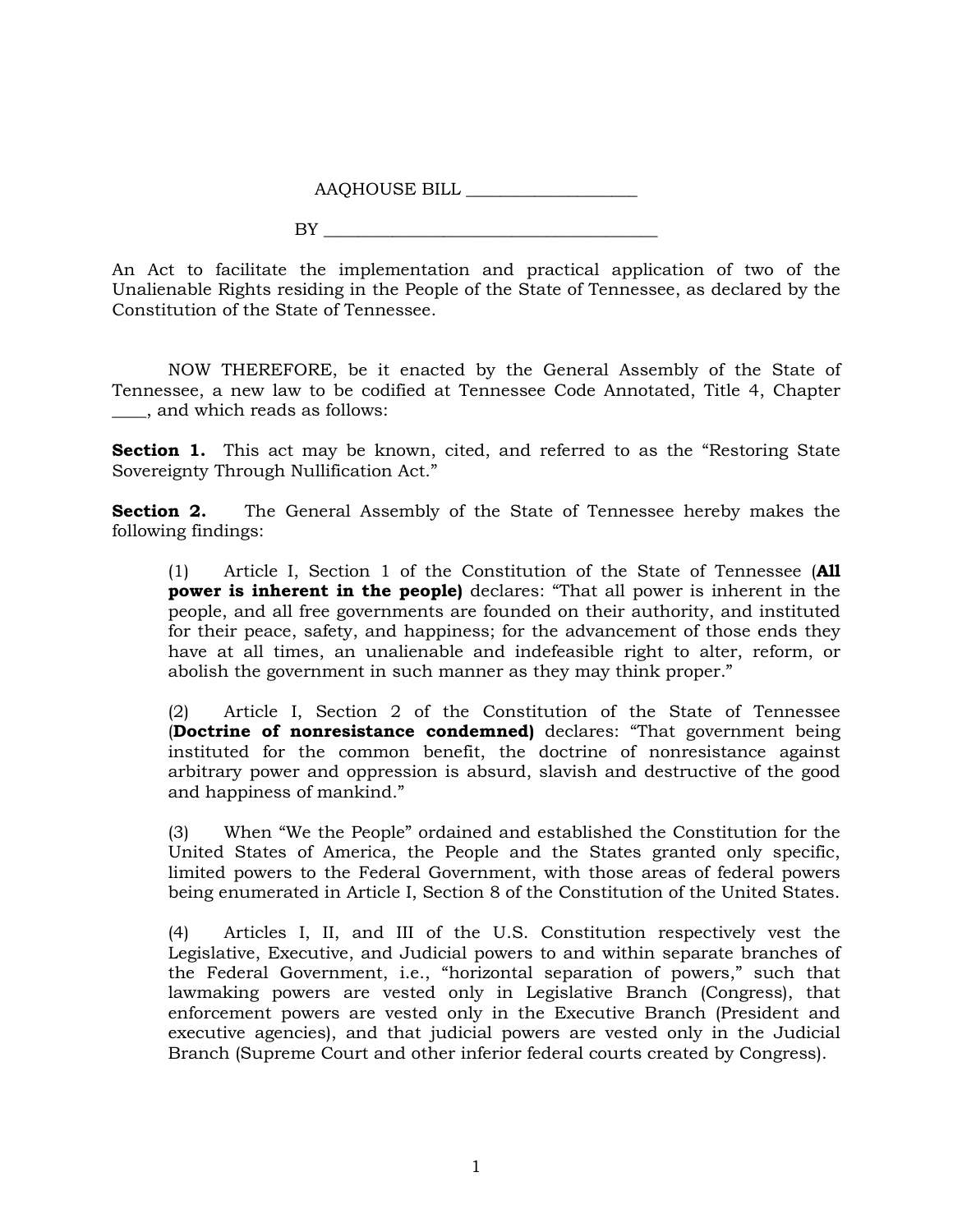(5) This horizontal separation of powers in the U.S. Constitution reflects the understanding that our federal founding fathers had derived from both Scripture and experience that sinful man could not be trusted to always be virtuous and public-minded, and as such, they did not want undue power to be combined in any branch of government where, if left unchecked, it could become tyrannical.

(6) Nothing in the U.S. Constitution permits Congress to delegate or confer any lawmaking power to any other branch of government, because it has no enumerated powers to create lawmakers. When the President and Federal Courts are vested, respectively, with the Executive and Judicial powers, neither of those branches is granted general powers of lawmaking. Therefore, no person, agency or department of any other branch of the federal government, not even the Supreme Court or the President of the United States, has any lawmaking power under the U.S. Constitution.

(7) In Article I, Section 7, Paragraph 2 of the U.S. Constitution, the text describes how federal laws are to be made. Bills must be passed by both Houses of Congress and then approved by the President (or the Presidential veto overridden by Congress). This is the only method of lawmaking under the U.S. Constitution. Thus, contrary to popular opinion, federal Executive Orders, federal Agency rules and regulations, and federal Court opinions are not laws at all, and they are certainly not settled law or the supreme law of the land. Instead, any action by the Executive branch or the Judicial Branch which purports to be law, or which purports to be treated as law, is a usurpation of powers not delegated to it.

(8) It is not uncommon for Congress and the federal Executive branch to erroneously elevate federal Court opinions to the status of "law," sometimes even regarding Court opinions as having amended the language of the U.S. Constitution.

(9) It is not uncommon for Congress and the federal Courts to erroneously elevate federal Executive orders to the status of "law," sometimes even regarding Executive orders as having amended the language of the U.S. Constitution.

(10) The principle of "separation of powers" is so innately representative of a republican form of government that the Tennessee Constitution (Article II, Sections 1 and 2) upholds and reinforces this principle of horizontal "separation of powers" within the three departments of our Tennessee state government.

(11) When creating a federal government by ratifying the U.S. Constitution, the People and the States also designed a second, and more important, "separation of powers," that being a vertical separation of powers between the superior Sovereign States and the inferior federal government.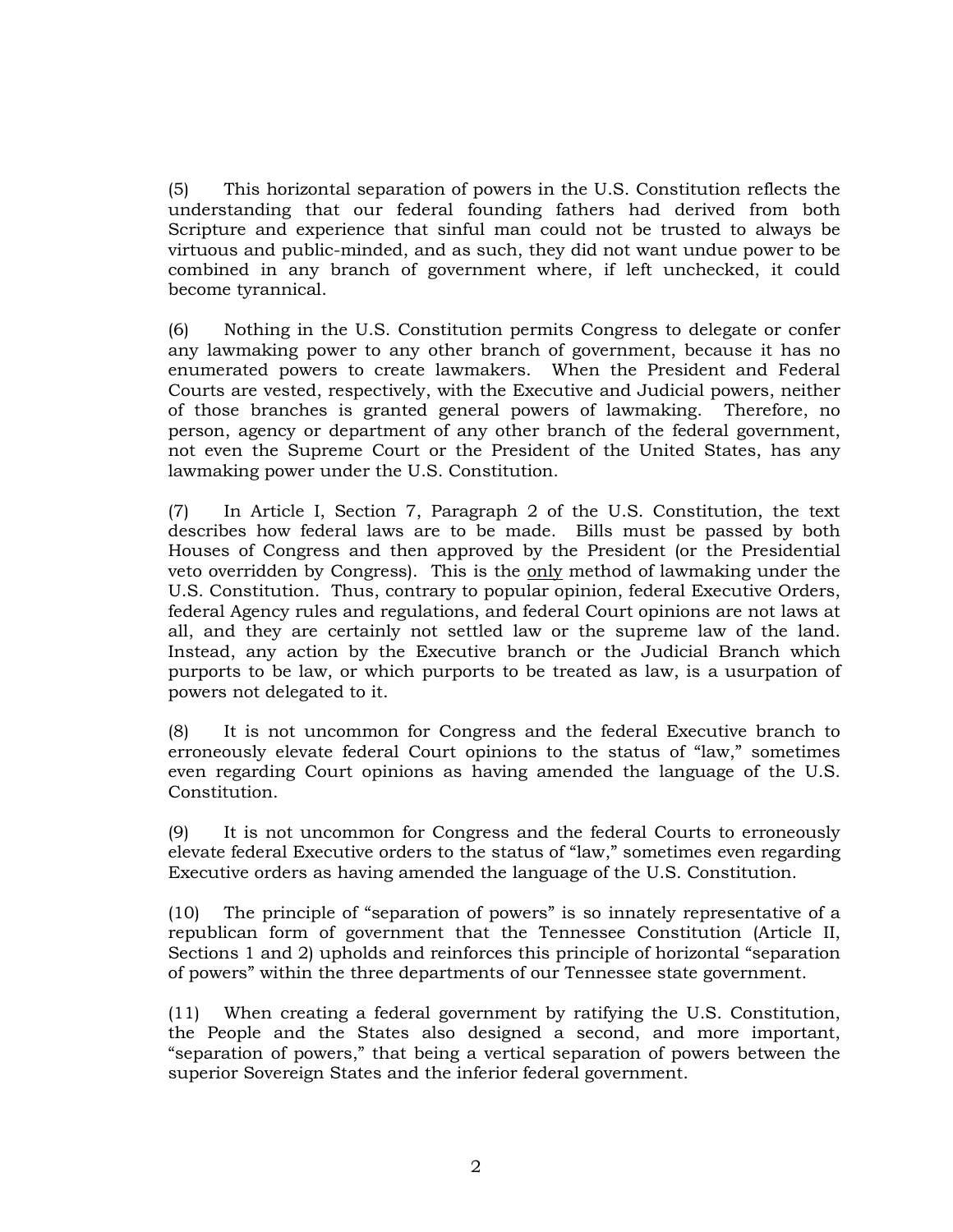(12) A vertical "separation of powers" was explicitly set out in Article I, Section 8 of the U.S. Constitution, wherein only limited, enumerated, lawmaking powers were granted to the federal government.

(13) This vertical "separation of powers" was also incorporated into the U.S. Bill of Rights, whereby (a) in the First Amendment, Congress was specifically denied lawmaking power within those fields listed in the First Amendment, (b) in the Ninth Amendment, the federal government was specifically prohibited from interfering with rights not mentioned in the U.S. Constitution, and (c) in the Tenth Amendment, the federal government was specifically denied powers not delegated to it in the U.S. Constitution.

(14) This vertical "separation of powers" was generally well-known by the People and the States, and was known and respected by the federal government, for over one hundred years of our nation's history, but the principle has in more recent decades been first disregarded, and subsequently even disbelieved, as if the federal government was supreme in all areas and was unlimited in its jurisdiction. Whether this shift in jurisprudence was intentional or accidental, active or passive, the shift is nevertheless not supported by the U.S. Constitution, by the laws of the United States, or by the Constitutions of any of the Sovereign States. The shift is thus an illegal usurpation of the U.S. Constitution, of the various state Constitutions, and of the Unalienable Rights of the People.

(15) Any federal action which violates the horizontal "separation of powers" imposed by the U.S. Constitution, or which exceeds the jurisdictional limits imposed by the vertical "separation of powers" (as contained, in part, in the U.S. Constitution's Article I, Section 8 and in its Bill of Rights), is therefore void, since the U.S. Constitution is the supreme law of the land.

(16) "A law repugnant to the Constitution is void. An act of Congress repugnant to the Constitution cannot become a law. The Constitution supersedes all other laws and the individual's rights shall be liberally enforced in favor of him, the clearly intended and expressly designated beneficiary." – *Marbury v. Madison, 5 U.S. 137 (1803)*

(17) "An unconstitutional law is void and is as no law. An offense created by it is not crime.A conviction under it is not merely erroneous but is illegal and void and cannot be used as a legal cause of imprisonment." **–** *Ex parte Siebold, 100 U.S. 371 (1879)*

(18) "An unconstitutional act is not law**.** It confers no rights; it imposes no duties; affords no protection; it creates no office.It is, in legal contemplation, as inoperative as though it had never been passed." – *Norton v. Shelby County, 118 U.S. 425 (1886)*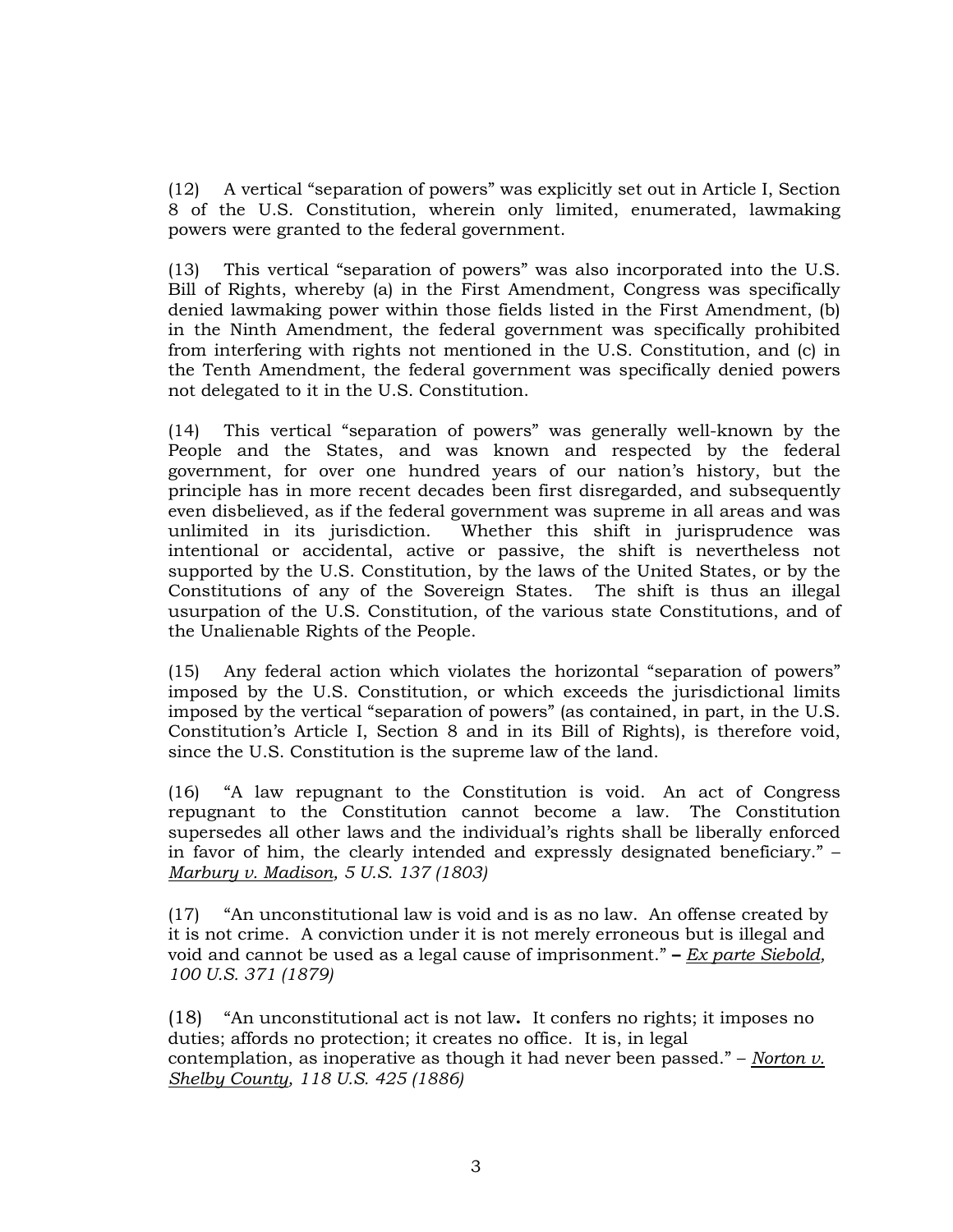(19) "Where rights secured by the Constitution are involved, there can be no rule-making or legislation which would abrogate them." –*Miranda v. Arizona, 384 U.S. 436 (1966)*

(20) As Thomas Jefferson explained in the Kentucky Resolution of 1798: "When-so-ever the [Federal] government assumes undelegated power, its acts are unauthoritative, void and of no force." He added, "Where powers are assumed which have not been delegated, a nullification of the act is the remedy. That every state has a natural right and duty in cases not within [the authority of the Constitution]… to nullify of their own authority all assumptions of powers by others within their own states boundaries." The Constitution binds Federal lawmakers by oath to support the Constitution, and when they fail to do so, the rightful remedy is for states to nullify their usurpations and to declare their acts void.

(21) Every Constitutional officeholder, whether local, state, or federal, must first know and understand these important Constitutional limitations of power, and thereafter, must determine individually how best to defend the rights of the People and to fulfill the oath of office. As illustrative of this principle, in 1832, Tennessee's own Andrew Jackson, as President, vetoed a bill to recharter the Bank of the United States. President Jackson opposed the Bank's political power and financial influence, but his veto was based substantially on constitutional grounds, notwithstanding the judgment of prior presidents and Congress, not to mention the Supreme Court's decision upholding the Bank's validity. President Jackson argued that the "separation of powers" principle meant that none of the branches of the Federal Government can pretend to have exclusive or supreme right to settle constitutional differences of opinion among them, since each public officer who takes an oath to support the Constitution swears that he will support it as he understands it, and not as it is understood by others. He further said the opinion of judges has no more authority over Congress than the opinion of Congress has over judges, and on that point, the President is independent of both of them.

(22) President Andrew Jackson's veto illustrates that every officeholder must reach an independent judgment about the jurisdictional scope of the federal government under the U.S. Constitution and must thereafter act consistently on those judgments.

(23) The U.S. Constitution assures the People and the States that their respective rights and powers will be respected by the federal government.

(24) Each member of the Tennessee General Assembly shall, before they proceed to business, take an oath or affirmation to support the Constitution of this state, and of the United States, and also the following oath: "I \_\_\_\_\_\_\_\_\_\_\_\_\_do solemnly swear (or affirm) that as a member of this General Assembly, I will, in all appointments, vote without favor, affection, partiality, or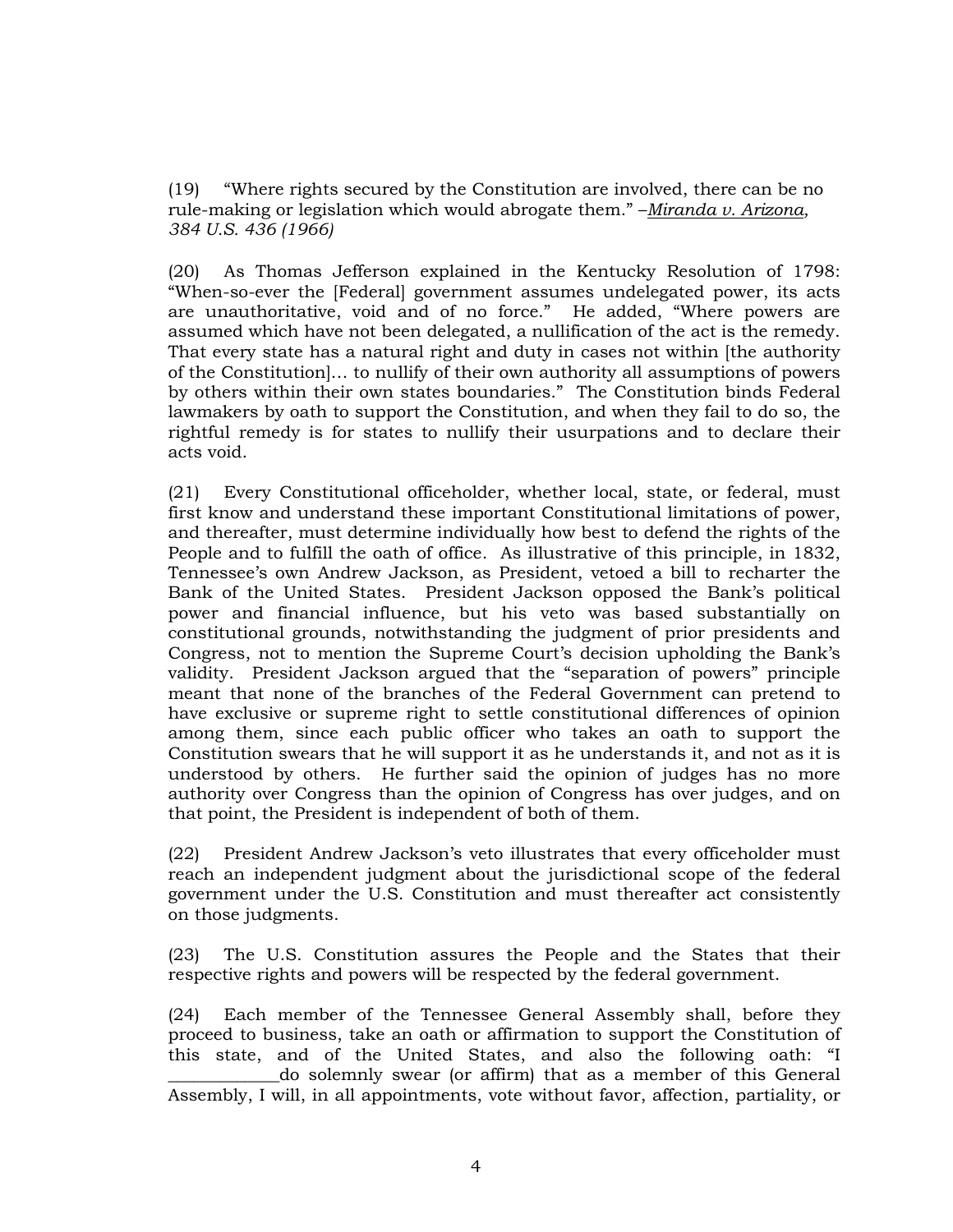prejudice; and that I will not propose or assent to any bill, vote or resolution, which shall appear to me injurious to the people, or consent to any act or thing, whatever, that shall have a tendency to lessen or abridge their rights and privileges, as declared by the Constitution of this state." (Tennessee Constitution, Article X, Section 2)

(25) The People are the ultimate source of human governmental power under our Constitutions, and the States, through their elected officers, are dutybound to fulfill their oath of office to preserve the rights of the People, it is therefore long overdue, and therefore urgently necessary, for the State of Tennessee to prescribe the manner in which, under the authority of the U.S. Constitution and the Tennessee Constitution, the People's rights and the State's sovereignty may be asserted as against federal officeholders, whether individually or collectively.

(26) This Act is written to aid the People and the Government of the State of Tennessee in the implementation and enforcement of the various provisions of the U.S. Constitution which expressly limit federal power and federal jurisdiction, and in further of the Rights of the People as set forth in Article I, Section 1 and Article I, Section 2 of the Tennessee Constitution.

**Section 3.** As used in this act:

(1) "Federal action" includes federal law, a federal agency rule, policy or standard, an executive order of the President of the United States, an order or decision of a federal court, and the making or enforcing of a treaty; and

(2) "Unconstitutional federal action" means a federal action enacted, adopted, or implemented without authority specifically delegated to the federal government by the people and the states through the United States Constitution.

**Section 4.** This Act contemplates the review of any federal action to determine whether the action is an unconstitutional federal action. When evaluating a federal action, the General Assembly shall consider the plain reading and reasoning of the text of the United States Constitution and the understood definitions at the time of the framing and construction of the Constitution by the framers before making a final declaration of constitutionality, as demonstrated by:

(1) The ratifying debates in the several states;

(2) The understanding of the leading participants at the constitutional convention;

(3) The understanding of the doctrine in question by the constitutions of the several states in existence at the time the United States Constitution was adopted;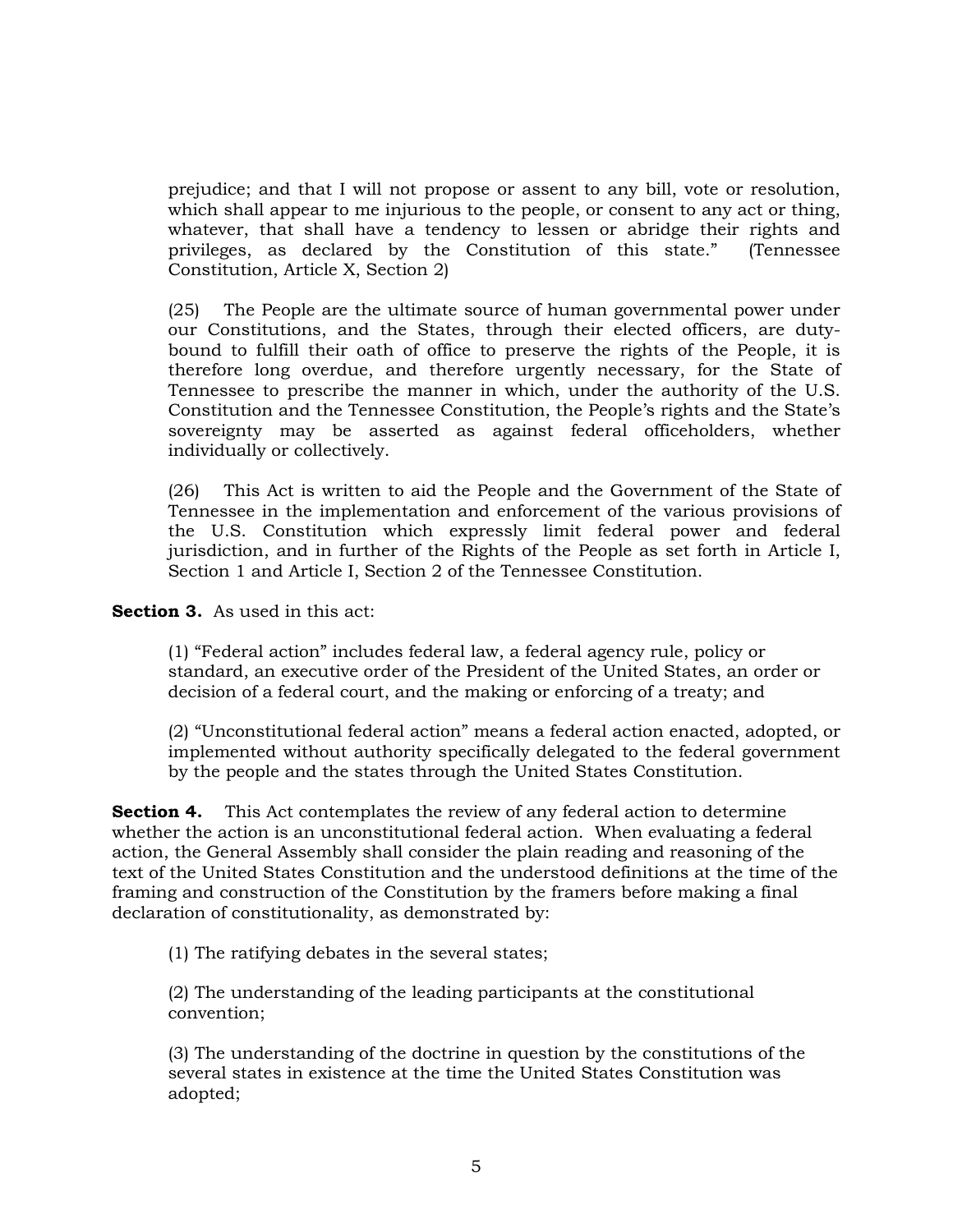(4) The understanding of the United States Constitution by the first United States Congress;

(5) The opinions of the first Chief Justice of the United States Supreme Court;

(6) The background understanding of the doctrine in question under the English Constitution of the time; and

(7) The statements of support for natural law and natural rights by the framers and the philosophers admired by the framers.

**Section 5.** It is hereby declared that federal laws, federal executive actions, and federal court opinions must comply with the jurisdictional limitations of the U.S. Constitution. It is further declared that any federal action outside the enumerated powers set forth in the U.S. Constitution are in violation of the peace and safety of the People of the State of Tennessee, and therefore, said acts are declared void and must be resisted.

**Section 6.** The proper manner of resistance shall be a state action of nullification of the federal action.

**Section 7.** Nullification is the process whereby the State of Tennessee makes an official declaration that:

- (1) a specific federal action has exceeded the prescribed authority under the U.S. Constitution, and
- (2) that said action, as being *ultra vires*, will not be recognized as valid within the bounds of Tennessee, and
- (3) that said action, as being *ultra vires*, is null and void in Tennessee, and
- (4) that no officeholder, agency, or government employee, whether state, county, or city, serving under the authority of the Constitution of Tennessee shall assist in any attempted enforcement of said federal action, and
- (5) that no state or local funds collected under the authority of the Constitution of Tennessee shall be used to assist in any attempted enforcement of said federal action.

The General Assembly shall have sole authority to prescribe the crimes, penalties, fines, or other consequences of the violation of a bill of nullification by any person found within the boundary of the State of Tennessee. Said consequence(s) shall be specified in the bill of nullification before a final vote is taken on its passage.

**Section 8.** State nullification of federal action(s) may be accomplished in any of the following ways: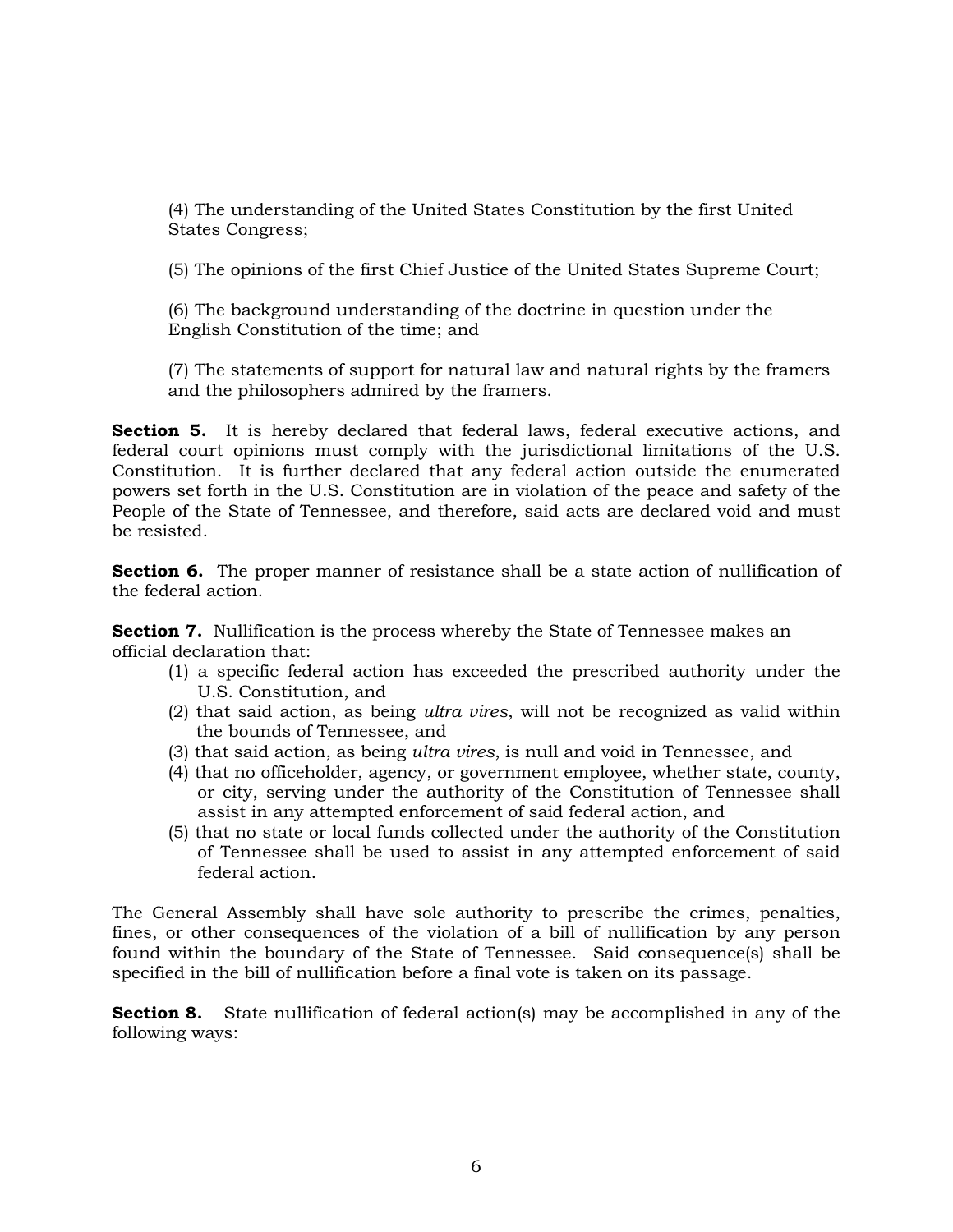- (1) The Governor of Tennessee may, by his own executive authority, issue an executive order nullifying the same, whereby all executive departments of the state shall be bound by said order.
- (2) Any member of the General Assembly may introduce a bill of nullification in the general assembly. For any such proposed bill of nullification, the bill will not be subject to debate or passage in committees, and shall proceed directly to the floor of each house, where said bill shall, within five (5) legislative days be scheduled for debate on the floor of each house, and thereafter, within three (3) legislative days after the debate is closed, shall be presented for a roll call vote on each floor. The bill, if passed in the same manner as other general law, shall have the force and effect of law, and shall become effective immediately upon enactment.
- (3) Any court operating under the authority of the Constitution of Tennessee may render a finding and/or a holding of nullification in any case of which it otherwise has proper venue and jurisdiction, wherein the parties to said case will, upon final judgment, be bound thereby in the same manner as in other cases.
- (4) Any combination of ten (10) counties and municipalities may, through the action of the executive or through the action of a majority of the governing legislative body, submit a petition of nullification to the Speaker of the House, with a copy to the office of the Attorney General, and upon satisfactory proof that said petitions are valid, the Speaker of the House shall proceed to introduce the bill and follow the same methods and protocols as in subsection (2) above.
- (5) The signed petitions of two thousand (2,000) registered voters of the State may submit a petition of nullification to the Speaker of the House, with a copy to the office of the Attorney General, and upon satisfactory proof that said signatures are valid, the Speaker of the House shall proceed to introduce the bill and follow the same methods and protocols as in subsection (2) above. Said voter petitions shall not be submitted individually, but said petitions shall be coordinated and compiled in batches, by county of voter registration, of not less than twenty-five (25) voters per county in a bundled batch.

Section 9. The several committees of the State's Government cannot amend a bill of nullification, nor can any of the several committees keep the bill from receiving a floor vote. Any Committee may discuss any bill of nullification and express either its approval or disapproval, but the bill must have a roll call vote on the floor of each house in the exact manner as first introduced in the General Assembly, with the results being published in the official records of each House and disseminated to the people in the same manner as with other bills.